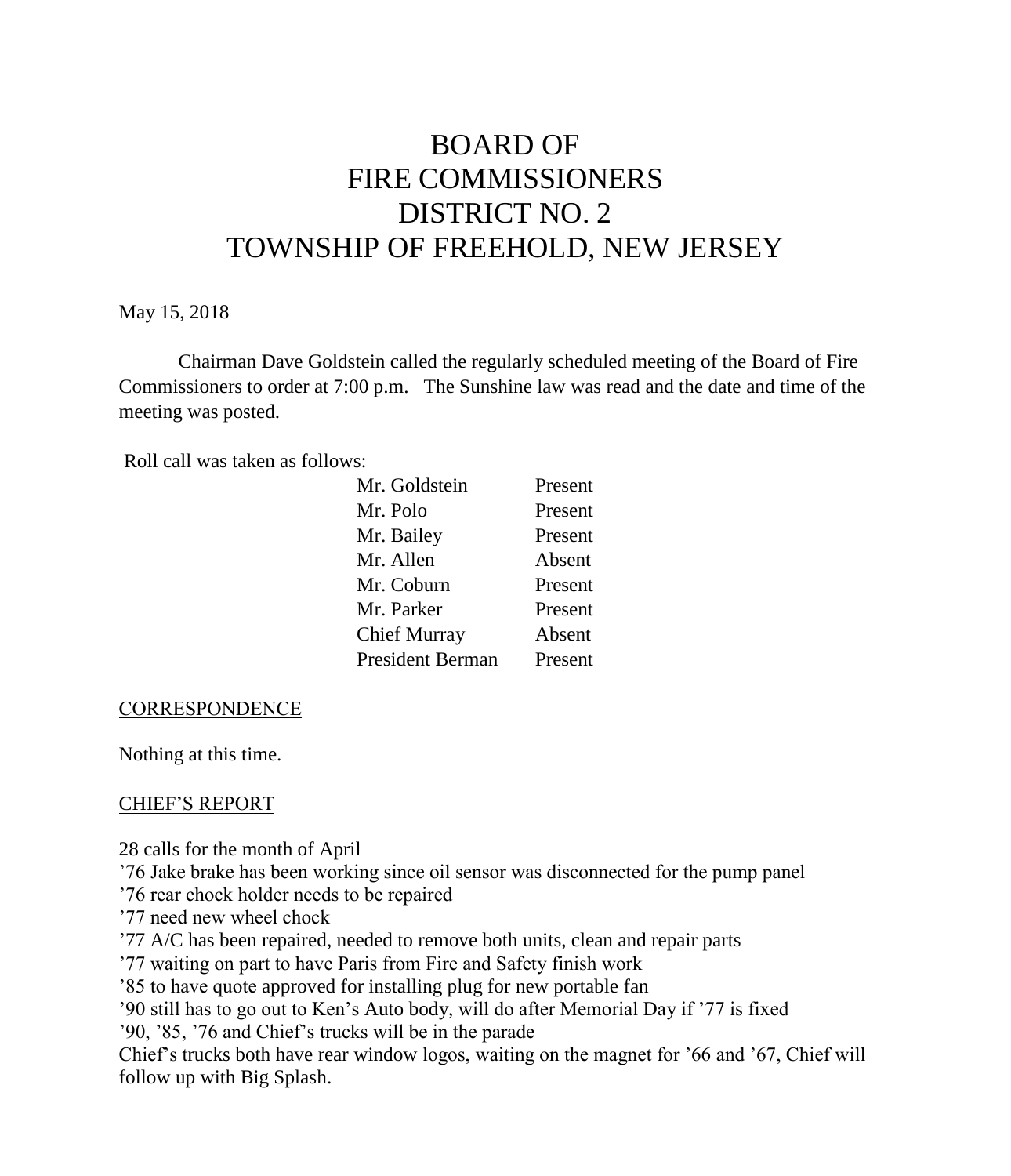Reopened account with Bargs, '73's chain saw to have serviced, would like to have them service all small engine equipment. Bar Code system for inventory, RFID estimate \$7,000 to \$10,000, basic scanner is \$2,000 to \$4,000, Captain Rehberg will get 3 quotes.

# RADIO AND ALARM

Nothing at this time.

# BUILDING

A-Top Roofing to start the roofing work in June, at Main Base and Daniels Way Firehouses Engineer needed for spec's for new engine room floor, ramp and parking log for Main Base firehouse, Commissioners to pay for engineer and Enviromental Associates to pay for paving.

# INSURANCE

Remediation for Main Base basement sent to Insurance Company, received a check for \$20,850.99.

## **MAINTENANCE**

'85 price to install outlet is \$925.00 at P L Customs. Old '76 needed additional work will be done at no charge. Sean O'Connor from Fire and Safety will follow up with any issues on the work that was done. '77 parts are on back order

## NEW BUSINESS

Mr. Allen to get a list of who still needs to get fingerprinting done.

## OLD BUSINESS

Price for new refrigerator for '85, Mr. Allen made a motion to spend no more than \$900,  $2<sup>nd</sup>$  by Mr. Bailey. Optimum coming on May 16, Chief Murray still working on box alarms.

## TREASURER

CD \$1,452,694.38 Total \$2,182,626.11

Checking Acct. \$876.47 Savings Acct. \$729,055.26